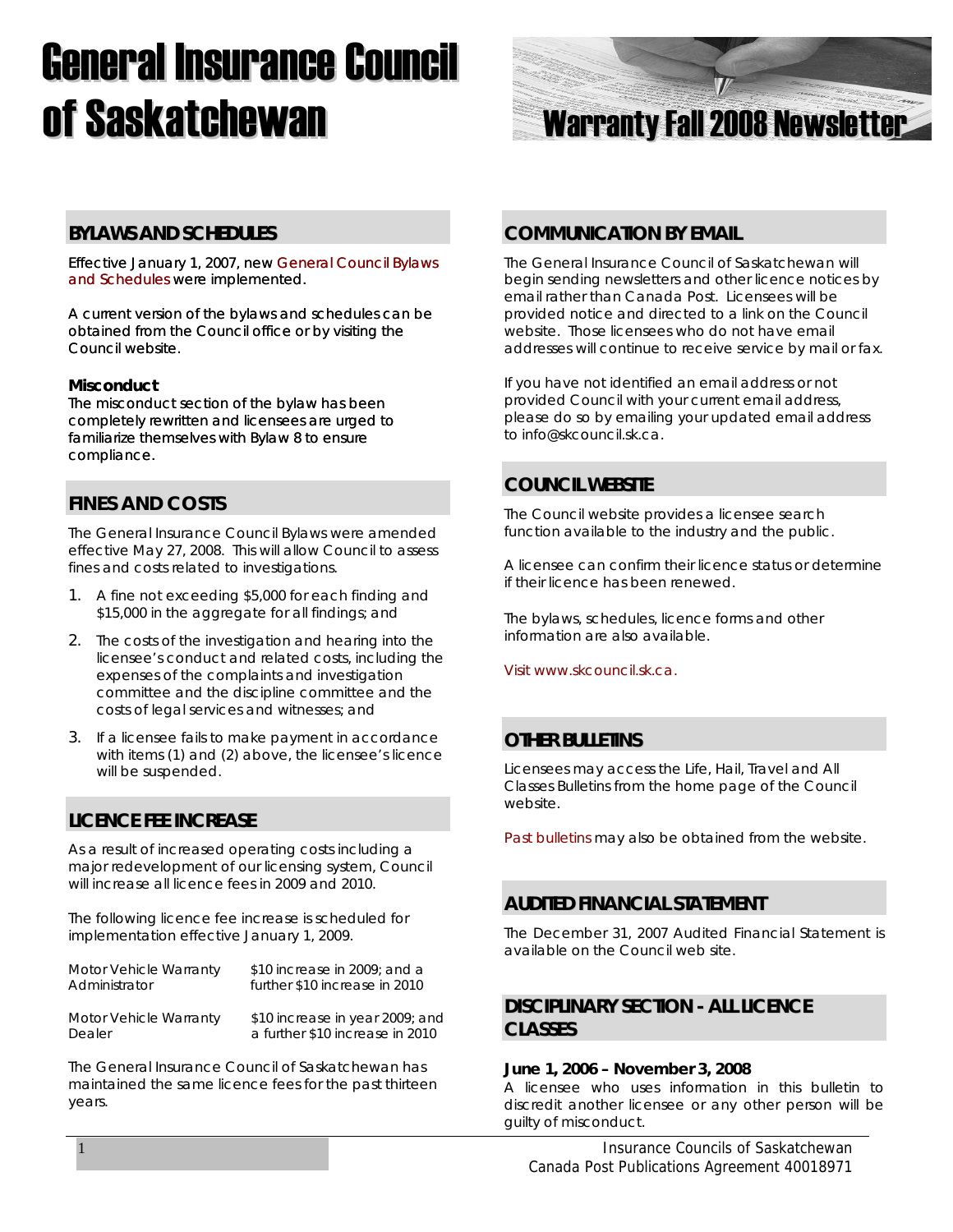**Aon Reed Stenhouse Inc.** (Aon) and **Murray G. Sali** (M. Sali), on October 14, 2008, entered into an Agreement and Undertaking (The Agreement) with the Complaints and Investigation Committee (The Committee) of the General Insurance Council of Saskatchewan (Council) whereby, Aon and M. Sali, the designated level 3 licensee, in Saskatchewan agreed that:

- 1. They would pay the costs Council incurred in respect of this matter in the amount of \$6,562.00;
- 2. M. Sali for a period of one year commencing October 15, 2008 through to and including October 15, 2009 be prohibited from acting as a designated level 3 licensee or a designated person for any of Aon's offices in Saskatchewan; and
- 3. M. Sali on or before March 31, 2009, attend and successfully complete an ethics course approved by Council and if he fails to do so his insurance salesperson licence will be suspended until he does successfully complete an ethics course approved by Council.
- 4. No further disciplinary or other action would be taken against Aon or M. Sali.

 This resolution arose from an acknowledgement by Aon and M. Sali that:

- 1. An unlicensed employee of Aon had been allowed to engage in activities on behalf of Aon that required an all classes of insurance salesperson licence;
- 2. M. Sali was Aon's designated level 3 licensee and had overall management and supervision responsibilities for Aon's Saskatchewan offices;
- 3. M. Sali failed to exercise reasonable and prudent oversight of the employees activities after having received notice of the Council's unresolved concerns respecting the employees suitability to hold a license; and
- 4. The unlicensed solicitation and/or negotiation of insurance was a contravention of Section 418 of *The Saskatchewan Insurance Act,* and Council's Bylaw 8 Section 2 (g).

**Gerhard Bosman** of Calgary AB representing The Canada Life Insurance Company on August 13, 2007 entered into a consensual agreement in which he agreed to the cancellation of his Life and Accident & Sickness Licence.

In the consensual agreement he acknowledged that he had accepted a premium payment in the amount of \$7,000 from a client which he did not give to the insurance company. He used it for his own expenses. He then misled the client about the investment the client believed they had by providing false investment updates.

Mr. Bosman was as well charged with theft as result of Canada Life's investigation and on April 9, 2008 was convicted under Sections 332 (1) and 334 (a) of the criminal code. He was sentenced to 9 months imprisonment in the community.

**Darwin Alexander Brown and Heartland Agencies Ltd.**  of Yorkton SK representing the Co-operators General Insurance Company, pleaded guilty to failing to act with integrity in their dealings with two clients when they accepted premium payments in the amount of \$14,645 from the clients over a two year period. The insurance for which the premiums were paid was never placed with an insurance company. The All Classes insurance licenses of Darwin Alexander Brown and Heartland Agencies Ltd. that were suspended at the time of the guilty plea, were cancelled for a minimum period of ten years.

**Darwin Alexander Brown** of Yorkton SK representing the Co-operators Life Insurance Company, was refused an application for a Life and Accident & Sickness licence. The refusal of licence by the Licensing Committee of the Life Insurance Council of Saskatchewan was a result of his demonstrated unsuitability to hold a licence as evidenced by his guilty plea before the General Insurance Council of Saskatchewan.

**Donald Benjamin Beveridge, Carolyn Ann Beveridge and Ascent Financial Services Ltd.** of Maple Creek SK representing The Equitable Life Insurance Company of Canada were on September 13, 2007 found to have offered inducements to a client that caused a client to make decisions that were not in the client's best interests. They were as well found to have placed their interests before that of the client and in doing so potentially harmed the standing of licensees. The conduct involved one client who invested in a business owned by the licensees. A joint recommendation on penalty made by the Complaints and Investigation Committee, the client and the licensees was accepted by the Discipline Committee and was made an order of The Discipline Committee and the following conditions were applied to:

"The licence of Donald Beveridge is hereby subject to conditions imposed by the Discipline Committee of the Life Insurance Council pursuant to a penalty order dated October 22, 2007. In the event the licensee breaches a condition imposed by the penalty order, this licence will be immediately suspended and remain suspended until all conditions are met.

The licence of Carolyn Beveridge is hereby subject to conditions imposed by the Discipline Committee of the Life Insurance Council pursuant to a penalty order dated October 22, 2007. In the event the licensee breaches a condition imposed by the penalty order, this licence will be immediately suspended and remain suspended until all conditions are met.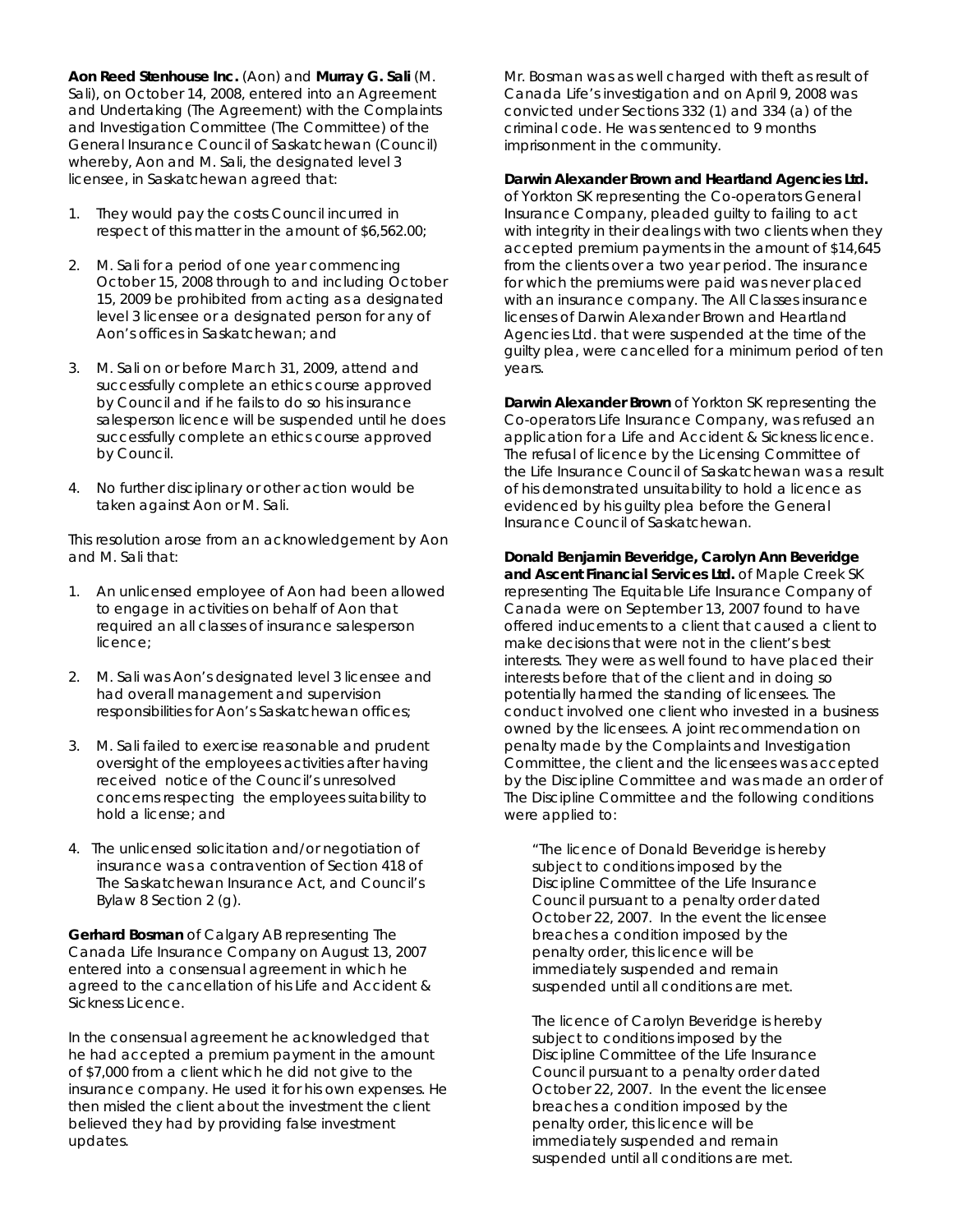The licence of Ascent Financial Services Ltd. is hereby subject to conditions imposed by the Discipline Committee of the Life Insurance Council pursuant to a penalty order dated October 22, 2007. In the event the licensee breaches a condition imposed by the penalty order, this licence will be immediately suspended and remain suspended until all conditions are met.

In making the order the committee wants to make it clear to all licensees that borrowing money from a client is never an acceptable practice. Further, it should never be assumed that the repaying of the monies, once discovered, will resolve the matter for the licensee.

In the matter before the committee there were exceptional circumstances that caused the committee to accept the penalty agreement that did not carry a suspension or cancellation of licence for the licensees involved. The main factor the committee carefully considered in arriving at its decision was the irreparable damage to the consumer from non reimbursement that would ensue if the agreement was rejected in favour of a licence suspension or licence cancellation."

**Ted Dolinski** of Regina SK representing Knight-Archer Insurance Ltd., entered into a Consensual Agreement and Undertaking with the General Insurance Council, whereby he accepted a letter of warning for his failure to report within thirty days the commencement of a civil action against him. The nature of the allegations set out in the civil law suit were such that he was obligated to notify Council of the commencement of the civil action.

**Douglas K. Clarke Insurance Broker Limited** of Markham ON representing Aviva Insurance Company of Canada and **Douglas Damon Clarke** received a letter of warning for their failure to notify Council within thirty days of the commencement of the Registered Insurance Brokers of Ontario proceedings against them.

**Robert Bruce McFadyen** (McFadyen) of Waseca SK representing McFadyen & Sons Agencies Ltd., on August 29, 2008, entered into an Agreement and Undertaking (The Agreement) with the Complaints and Investigation Committee of the General Insurance Council of Saskatchewan (Council) whereby, McFadyen agreed that:

- 1. His All Classes of insurance licence would be cancelled for a period of 2 years; and
- 2. He would, if he sought to be licensed after the 2 year cancellation period, need to;
	- a) Qualify for a level 1 licence by successfully completing one of the licensing requirements set out in the Council Bylaws;
- b) Attend and successfully complete an ethics course approved by Council; and
- c) Pay the costs of the investigation in the amount of \$400.

McFadyen in The Agreement acknowledged that he:

- 1. Altered inspection dates on two Breeding Soundness Evaluation forms (the forms) that were prepared by the insured's veterinarian;
- 2. The forms needed to be dated less than 30 days prior to the application for insurance. In one case the form was prepared on February 27, 2008 and was re dated to April 27, 2008. In the second case the form was prepared on March 31, 2008 and was re dated to June 20, 2008;
- 3. By submitting the fraudulently altered forms had there been a claim the insurance company could have denied the coverage; and
- 4. That he had acted alone and that neither McFadyen & Sons Agencies Ltd. or any other person employed by the agency assisted him or was aware of his altering the forms.

**Special Risk Insurance Brokers Ltd.** of White Rock BC representing Lloyds Underwriters, entered into a Consensual Agreement and Undertaking with the General Insurance Council, whereby the following conditions were placed on their licence:

- 1. For a minimum period of five years from June 24, 2006, they must appoint an arm's length designated licensee approved by the General Insurance Council.
- 2. For a minimum period of five years from June 24, 2006, neither Special Risk Insurance Brokers Ltd. nor any of its employees may take an application for or place any insurance with an insurer that is not authorized to engage in the insurance business in Canada.
- 3. They must notify Council immediately if the approved designate Level 3 licensee ceases to represent them and they must immediately submit for Council's approval an acceptable arm's length replacement designate licensee.

### **Failure to maintain Errors & Omissions Insurance**

Licensees, as a condition of licence are required to maintain Errors & Omissions Insurance and where a licensee has not renewed their errors and omissions insurance, they must immediately notify Council of that fact.